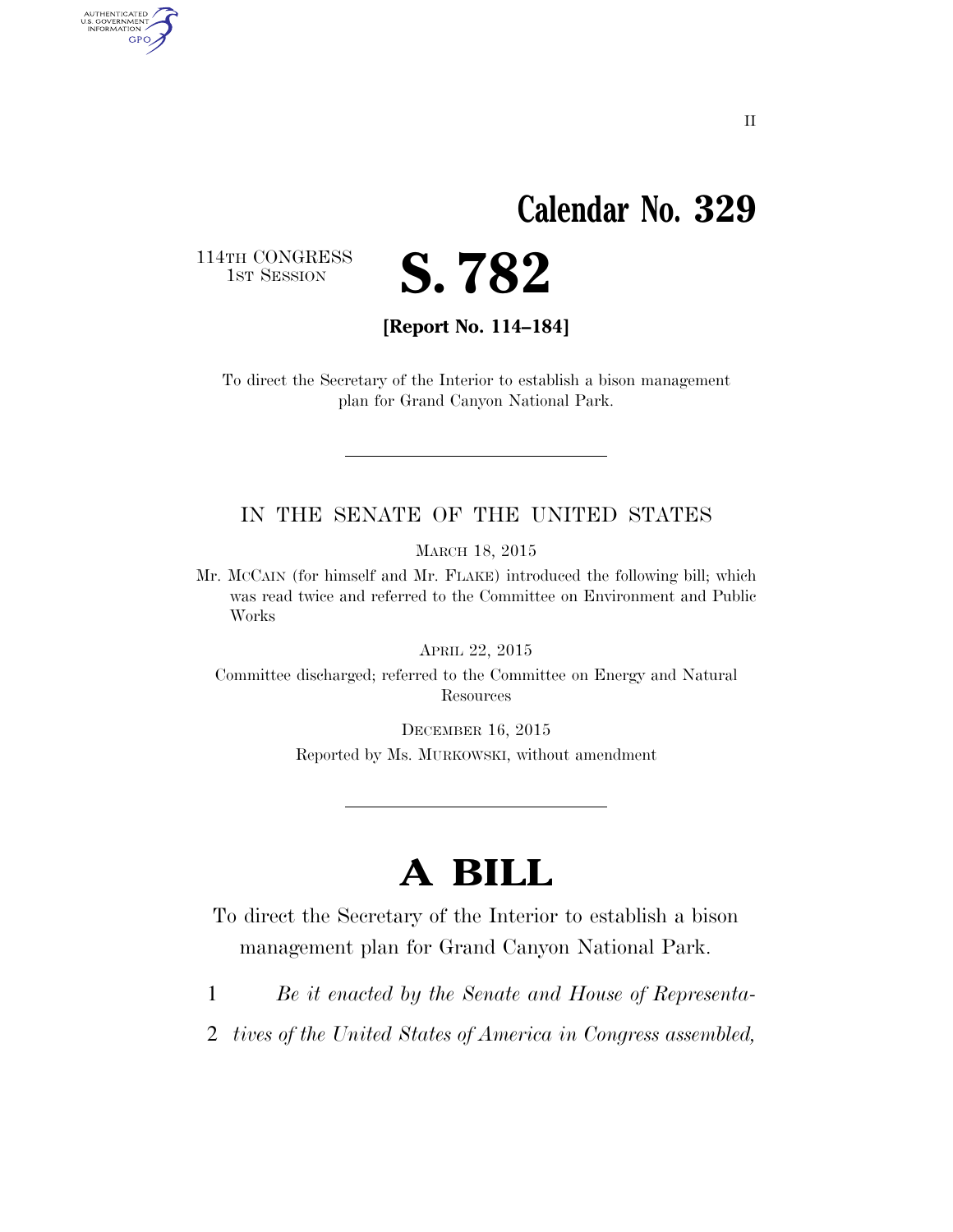#### **SECTION 1. SHORT TITLE.**

 This Act may be cited as the ''Grand Canyon Bison Management Act''.

#### **SEC. 2. DEFINITIONS.**

In this Act:

 (1) MANAGEMENT PLAN.—The term ''manage- ment plan'' means the management plan published under section 3(a).

 (2) PARK.—The term ''Park'' means the Grand Canyon National Park.

 (3) SECRETARY.—The term ''Secretary'' means the Secretary of the Interior.

 (4) SKILLED PUBLIC VOLUNTEER.—The term ''skilled public volunteer'' means an individual who possesses—

 (A) a valid hunting license issued by the State of Arizona; and

 (B) such other qualifications as the Sec- retary may require, after consultation with the Arizona Game and Fish Commission.

### **SEC. 3. BISON MANAGEMENT PLAN FOR GRAND CANYON NATIONAL PARK.**

 (a) PUBLICATION OF PLAN.—Not later than 180 days after the date of enactment of this Act, the Secretary shall publish a management plan to reduce, through hu-mane lethal culling by skilled public volunteers and by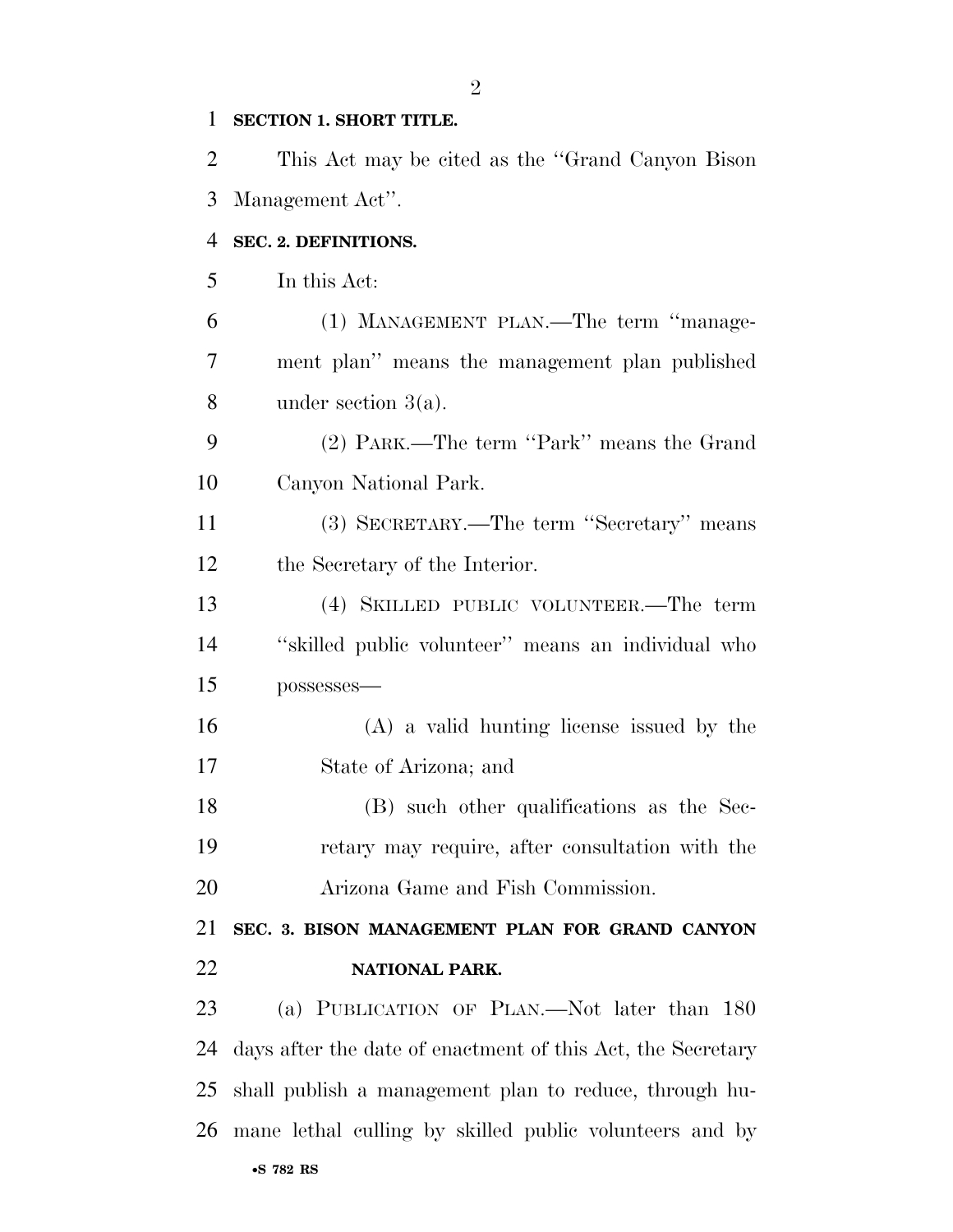other nonlethal means, the population of bison in the Park that the Secretary determines are detrimental to the use of the Park.

 (b) REMOVAL OF ANIMAL.—Notwithstanding section 4 of the Act of March 2, 1929 (16 U.S.C. 198c), or any other provision of law, a skilled public volunteer may re-move a full bison harvested from the Park.

 (c) COORDINATION.—The Secretary shall coordinate with the Arizona Game and Fish Commission regarding the development and implementation of the management plan.

 (d) NEPA COMPLIANCE.—In developing the manage- ment plan, the Secretary shall comply with all applicable Federal environmental laws (including regulations), in- cluding the National Environmental Policy Act of 1969 (42 U.S.C. 4321 et seq.).

 (e) LIMITATION.—Nothing in this Act applies to the taking of wildlife in the Park for any purpose other than the implementation of the management plan.